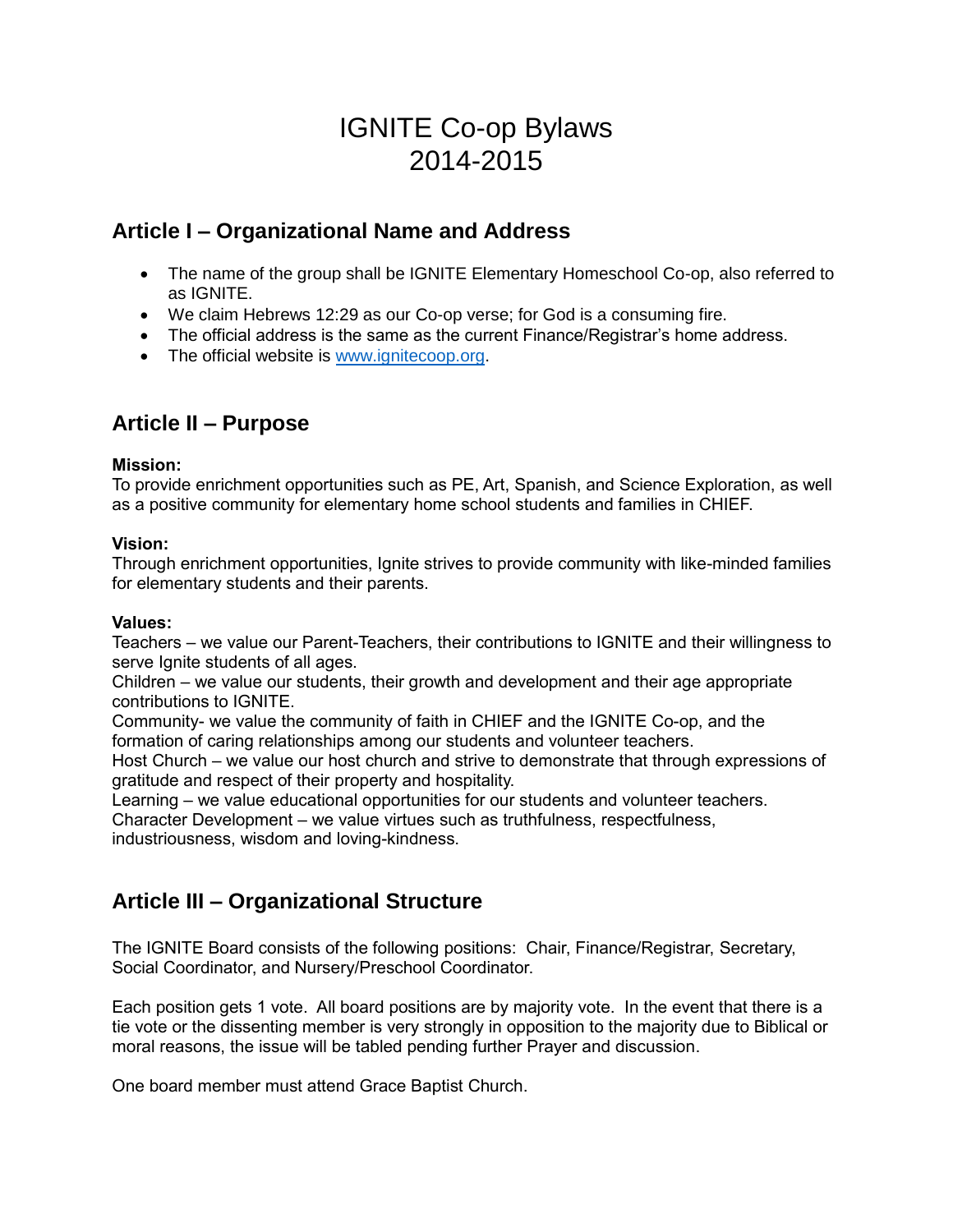Duties of Chair:

- Schedule and lead board meetings.
- Communicate with other board members and teachers about their tasks.
- Prepare volunteer schedule taking into account preferences and topics and preschool and nursery numbers.
- Email reminders and information as needed.
- Check and respond to emails daily regarding co-op questions, issues, etc.
- Field any questions from upcoming teachers related to topics, supplies, budget, etc.
- Prepare and deliver volunteer thank yous at end of each rotation.
- Field notifications of absences and substitutions and distribute that information.
- Open co-op with prayer, announcements, etc.
- Be on-site to handle situations/needs as they come up including student discipline and teacher concerns.
- Manage dismissal of children.
- Supports and keeps the website up to date.

Duties of Finance/Registrar:

- Update any changes for registration form for upcoming year
- Disseminate registration forms to current families onsite in spring before end of year.
- Send out emails through CHIEF group as needed to advertise registration.
- Deposit registration checks
- Prepare and maintain documentation to track payments
- Create and maintain co-op class rosters
- Reimburse teachers for co-op expenses
- Collect food allergy information and coordinate with any IGNITE food related events including snacks, parties, and classes (Cooking, Countries and Cultures, etc).

Duties of Secretary:

- Take minutes during meeting and share with board.
- Compile directory and share with co-op
- Update and print IGNITE handbook for parent meeting
- Create participant nametags
- Update other documents as needed (Bylaws, Medical form, Contact List, etc)

#### Duties of Social Coordinator

- Plan social activities for the co-op including group lunches and larger events.
- Communicate social activities to membership, handle rsvps, and monetary issues.
- Assists in recruitment efforts for new members.

Duties of Preschool/Nursery Coordinator

- Provide check-in documents for preschool and nursery.
- Print name labels for preschool and nursery.
- Gather or purchase supplies needed for preschool and nursery tubs including snacks.
- Provide preschool teachers with curriculum theme or they can make their own.
- Field any questions from upcoming preschool teachers related to topics, supplies, etc.